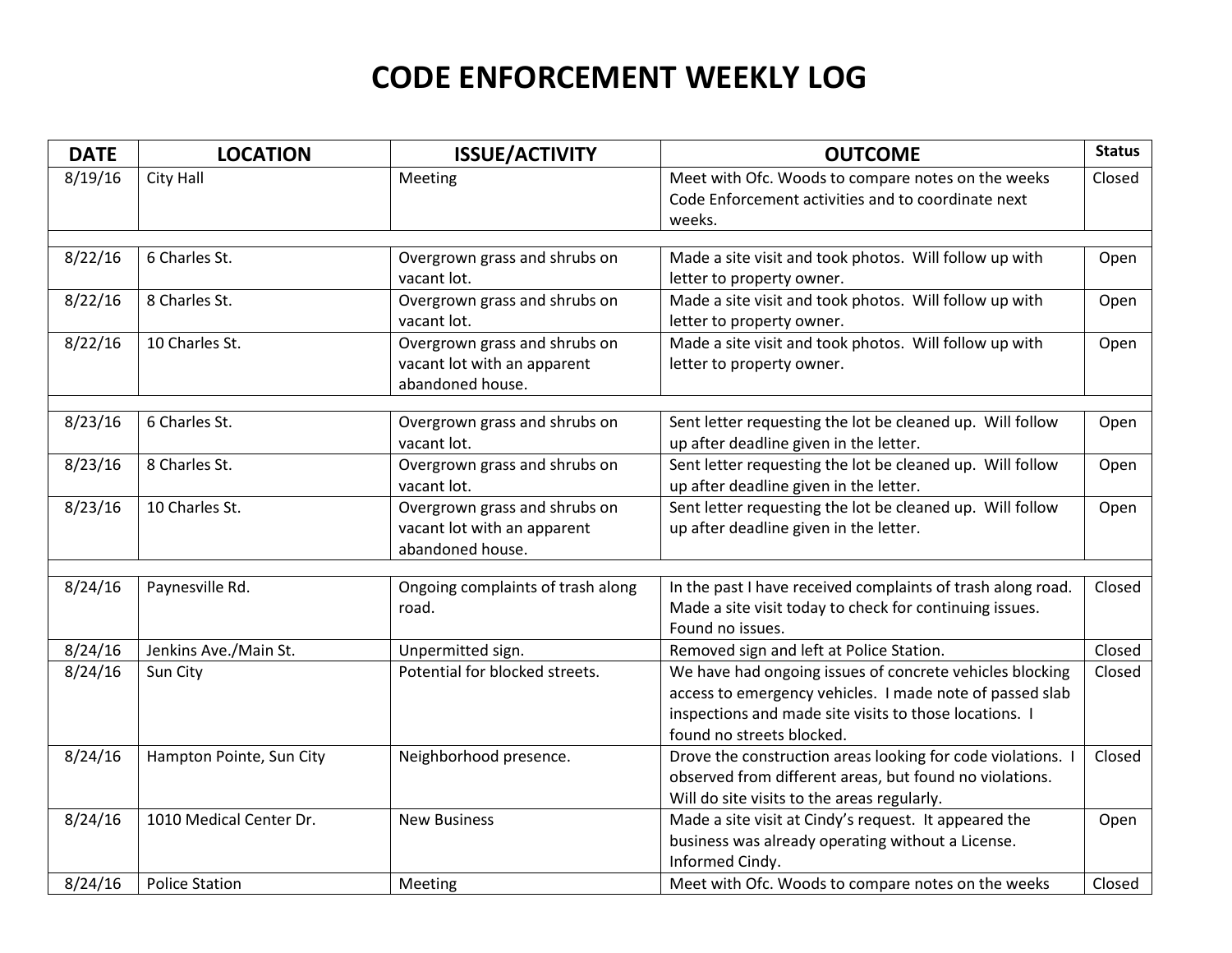|         |                              |                                    | Code Enforcement activities.                               |        |  |  |  |
|---------|------------------------------|------------------------------------|------------------------------------------------------------|--------|--|--|--|
|         |                              |                                    |                                                            |        |  |  |  |
| 8/25/16 | 709 Ernest St.               | Construction of storage shed.      | Made a site visit to determine if the shed is allowable.   | Closed |  |  |  |
| 8/25/16 | Main St./ Whyte Hardee Blvd. | Unpermitted sign.                  | Removed sign and left at Police Station.                   | Closed |  |  |  |
| 8/25/16 | 28 Park Lane                 | Complaint of bags of trash left in | Made a site visit for confirmation. All trash was in trash | Closed |  |  |  |
|         |                              | front of property.                 | cans on the side of the street.                            |        |  |  |  |
|         |                              |                                    |                                                            |        |  |  |  |
| 8/25/16 | 102 Slack Tide Dr.           | Clearing Permit.                   | Site visit to for Clearing Permit Application              | Closed |  |  |  |
| 8/25/16 | Phone                        | <b>Meeting</b>                     | Meet with Ofc. Woods to compare notes on the weeks         | Closed |  |  |  |
|         |                              |                                    | Code Enforcement activities. In particular, discussed      |        |  |  |  |
|         |                              |                                    | ongoing issues on Park Lane.                               |        |  |  |  |
|         |                              |                                    |                                                            |        |  |  |  |